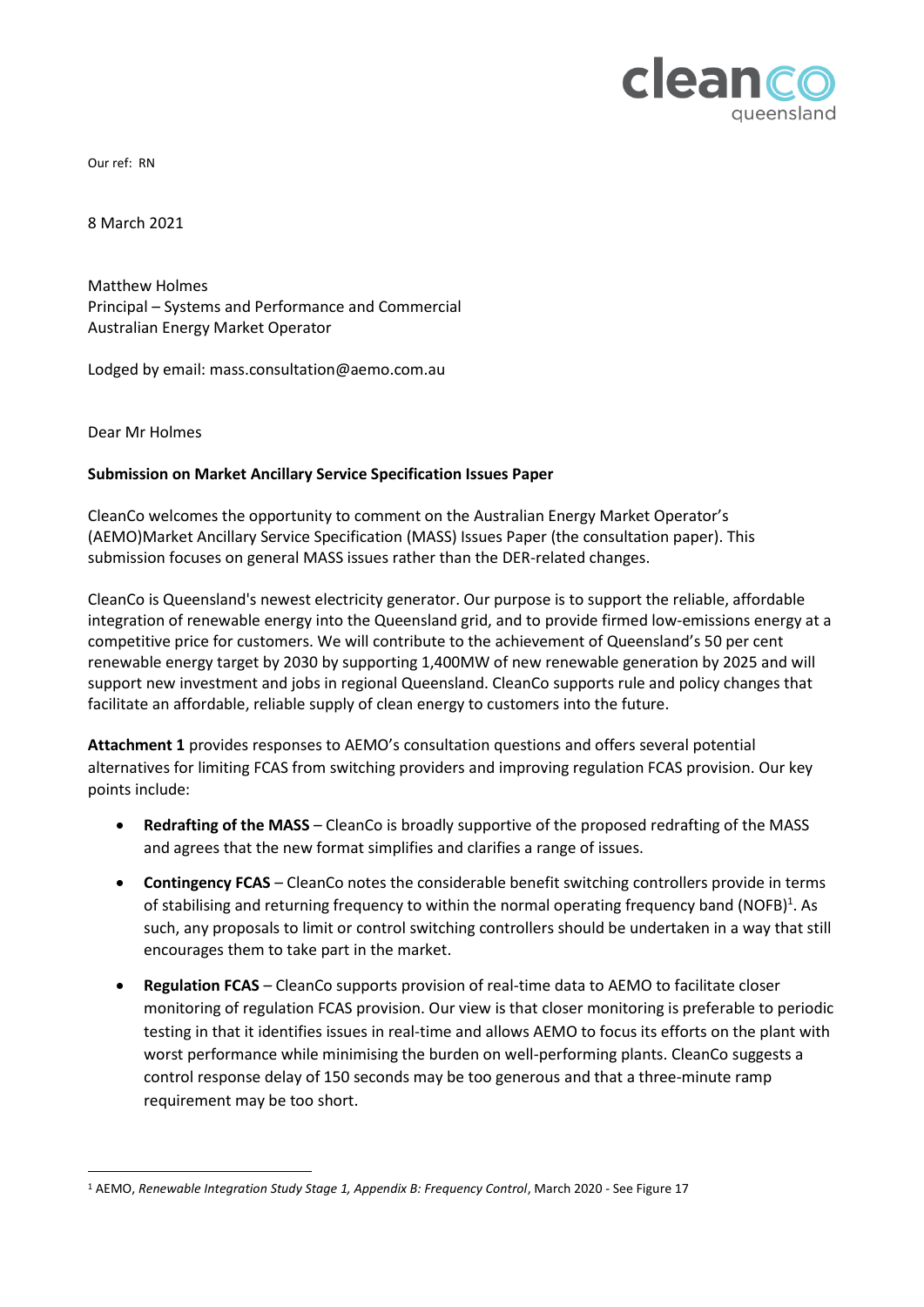

We thank AEMO for the opportunity to make a submission on this process. If you have any questions about our submission, please contact me at [rimu.nelson@cleancoqld.com.au](mailto:rimu.nelson@cleancoqld.com.au) or on 0455 080 871.

Yours sincerely

 $12$ 

Rimu Nelson Principal Advisor – Regulatory

Encl

**Attachment 1 – Response to Consultation Questions**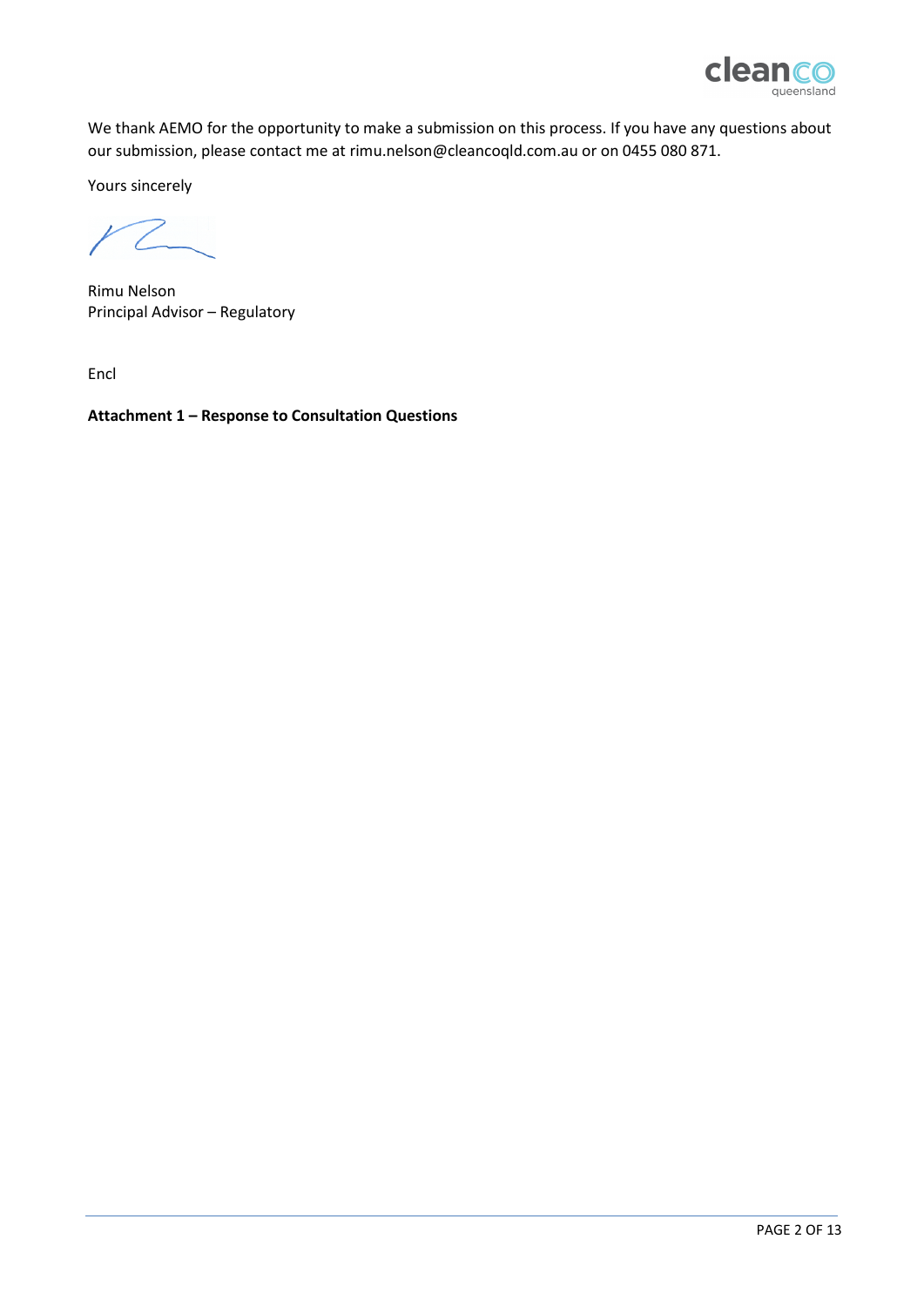

# **Attachment 1 – responses to consultation questions on general MASS issues**

| <b>Question</b>                                                                                                                                                                                                                                                                                                                                                    | Response                                                                                                                                                                                                                                                                                                                                                                                                                                                                                                                                                                                                                                    |
|--------------------------------------------------------------------------------------------------------------------------------------------------------------------------------------------------------------------------------------------------------------------------------------------------------------------------------------------------------------------|---------------------------------------------------------------------------------------------------------------------------------------------------------------------------------------------------------------------------------------------------------------------------------------------------------------------------------------------------------------------------------------------------------------------------------------------------------------------------------------------------------------------------------------------------------------------------------------------------------------------------------------------|
| Does the proposed reformat of the MASS<br>$\bullet$<br>make for improved readability and<br>understanding? What other improvements<br>in the form and drafting of the MASS could<br>be beneficial? If you consider the<br>reformatted MASS may have materially<br>changed the substantive meaning of the<br>MASS v6.0, please also bring this to our<br>attention. | The updated drafting in the mass appears clear and simple, and removes unnecessary duplication. These<br>changes improve the readability of the document while retaining the intent of alien versions.                                                                                                                                                                                                                                                                                                                                                                                                                                      |
| Clarification of FOS references - please<br>$\bullet$<br>provide any feedback on the proposal to<br>clarify that FOS terms relate to Table A.1 of<br>the FOS, and any other terms that have<br>ambiguous values.                                                                                                                                                   | This clarification is useful and appropriate.                                                                                                                                                                                                                                                                                                                                                                                                                                                                                                                                                                                               |
| • Frequency responsiveness of FCAS:<br>a. What would be involved in ensuring<br>that non-frequency responsive<br>facilities:<br>Respond only when enabled in<br>i.<br>the relevant FCAS market(s)?                                                                                                                                                                 | Before considering options for limiting or controlling FCAS provision by switching controllers, it is important<br>to recognise the important role switching control plays in the contingency FCAS markets.<br>Switching controllers are excellent at returning the frequency back to within the normal operating<br>frequency band (NOFB) in the shortest timeframes. In the vast majority of situations, over-provision of<br>response by switching providers has improved outcomes for consumers - frequency recovers faster<br>following shocks and in a manner that is essentially free for consumers. The Renewable Integration Study |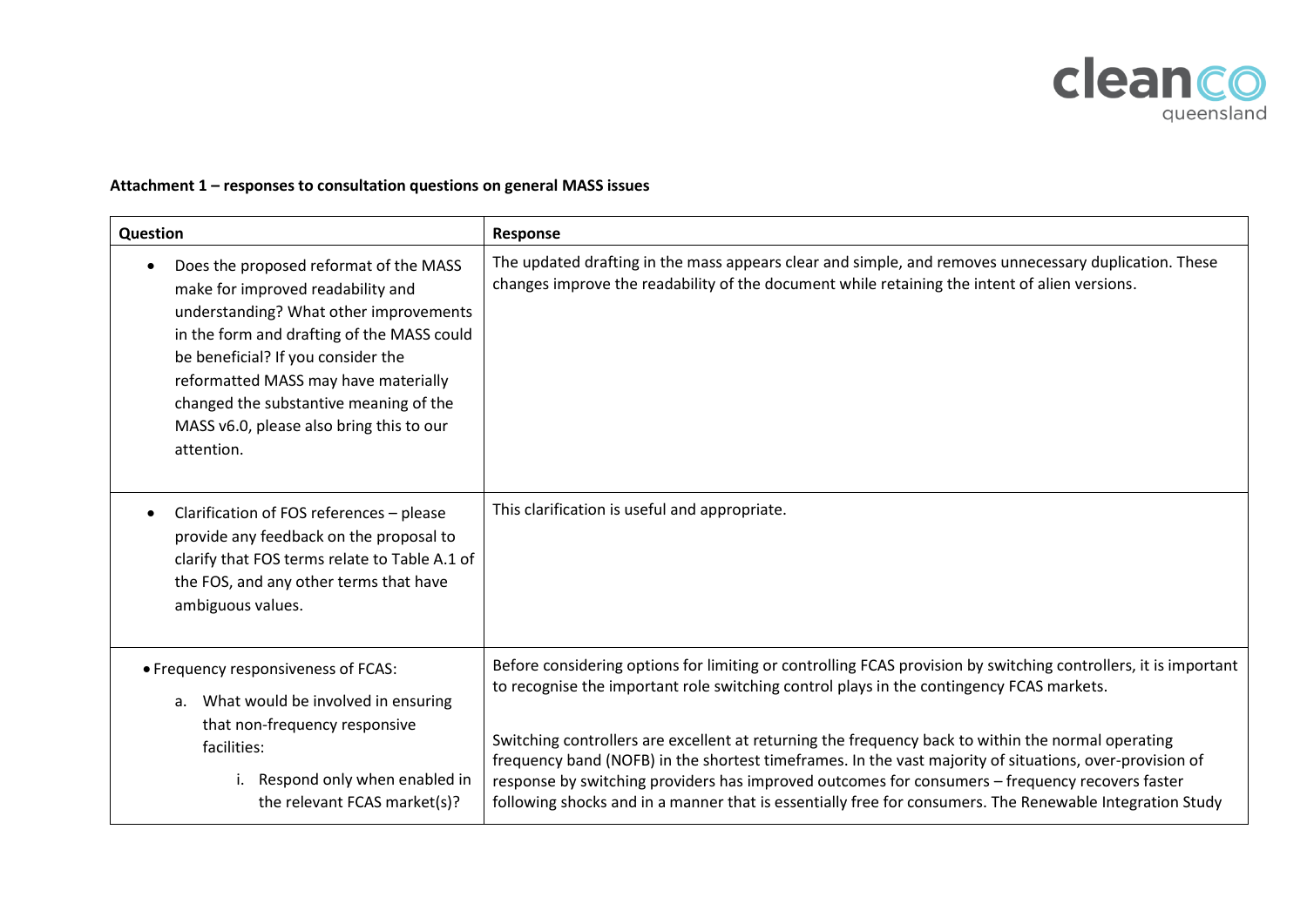

ii. Do not deliver significantly (RIS) highlighted the important role that switching providers play in terms of reducing the reserve requirement, particularly as system inertia reduces<sup>2</sup>. more than market enablement (for example, >50%)? **Figure 1 – Reserve requirements for loss of Kogan with increasing proportions of switched reserves** Credible Risk = 750 MW, Load = 18860 MW, Load Relief =  $0.5$ 1800 1600 **5 Second Reserve [MW]** 1400 1200 1000 800 600 40000 50000 60000 70000 80000 90000 100000 110000 120000 Pre-contingent Inertia [MWs] • 0% Switched - 10% Switched - 30% Switched ---- Static Requirement Historic Inertia Range *Figure 17 from RIS Appendix B* Noting the above benefits of switching providers, it is important to ensure any changes do not preclude or disincentivise switching providers from participating in FCAS markets, even the shorter 6 and 60 second markets. Rules that are too strict or that preclude over-provision may simply make it too difficult for some participants to remain in the market. If considering potential limits to switching controllers, it is also reasonable for AEMO to consider different limits for each FACS market. For instance, the limit for proportion of switching controller could potentially be stepped up between the 6 second and 60 second markets, with no limit on the 5 minute markets. Given

<sup>2</sup> AEMO, *Renewable Integration Study Stage 1, Appendix B: Frequency Control*, March 2020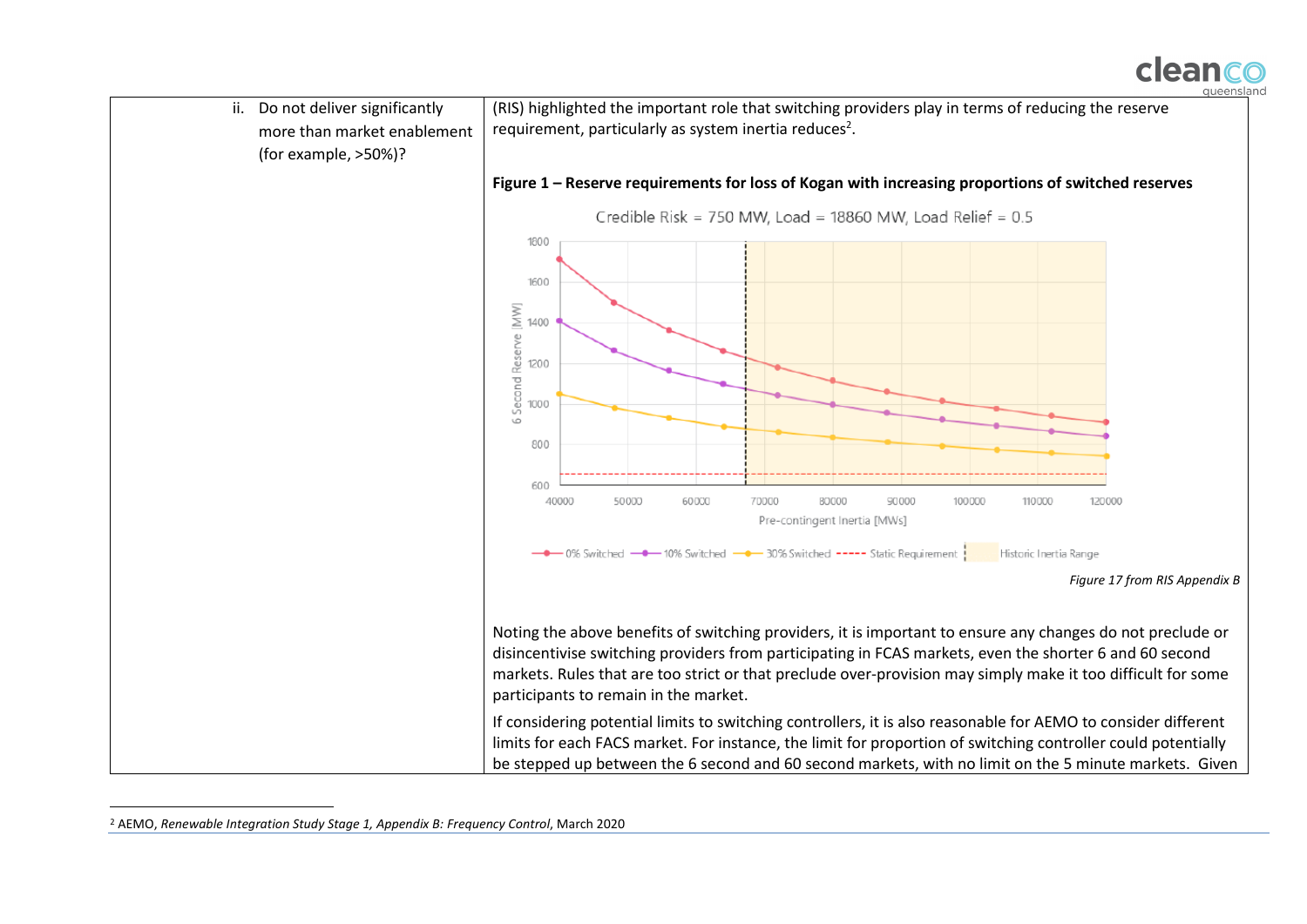

the broad benefits switching controllers provide the market, it may also be appropriate to have a minimum target.

It will also be necessary to differentiate between different types of switching controllers, recognising that each has different capability. For example, Wivenhoe's generators could be programmed to target a MW output and it can reduce generation quickly once frequency recovers. On the other hand, the Wivenhoe pumps have no control over MW and, in the instance of raise services, would take some time (up to ten minutes) to re-enter the market after frequency has recovered. We expect providers in the 6 and 60 second market would have a similar mix of attributes and capabilities.

### 3.(a)(i)

Amending control system or trading system logic to respond only when a participant is enabled is possible in most instances, depending on the age and flexibility of a participant's systems and their connectivity to AEMO's MMS. Making this type of change seems simple, but it opens a range of new risks because the control system has more steps to consider when a frequency event occurs. Each of these steps is a new potential point of failure. One of the benefits of the existing system is its simplicity; the unit measures local frequency and responds if it leaves a predetermined band. Depending on the revenue they receive from FCAS markets, some participants may consider the costs of making these changes and the added risk of non-compliance outweigh the benefits of participating in the market.

## 3(a)(ii)

Requiring providers to limit their response to a particular MW (or MW band) will likely preclude a significant number of switching providers from participating in FCAS markets.

While we recognise AEMO is targeting 6 and 60 second markets for these changes, we expect the below example of Wivenhoe's pumps illustrates the challenges some participants face. As noted above, CleanCo has no flexibility over the MW from its pumps; the pumps are either on or off. Even if a broad +50% target range was applied, we would not be able to offer our pump services. Figure 2 illustrates a duration curve of Wivenhoe pump enablement levels over 2020 in comparison to its likely response – the pump only could have complied with this rule 0.3% of dispatch intervals.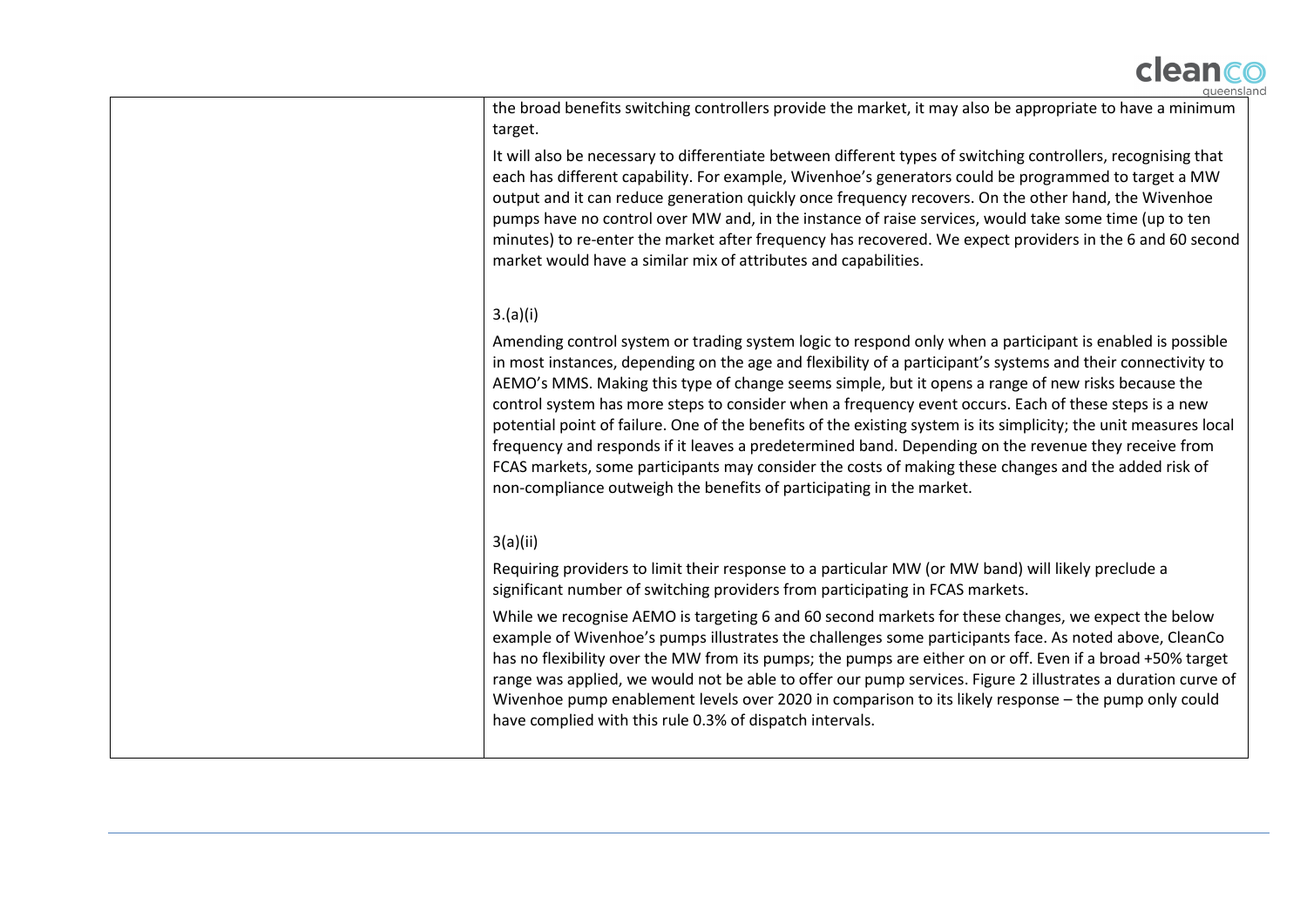

could happen in 6 and 60 second markets). The blue line reflects how we think AEMO would like the service to be provided. The red line reflects what a switching controller with a fixed 100MW of response could provide to comply with the MASS. Importantly, compared to the over-provision option (green line) there is no reduction in the maximum output, but there is three minutes where the unit could have been providing frequency support.

clean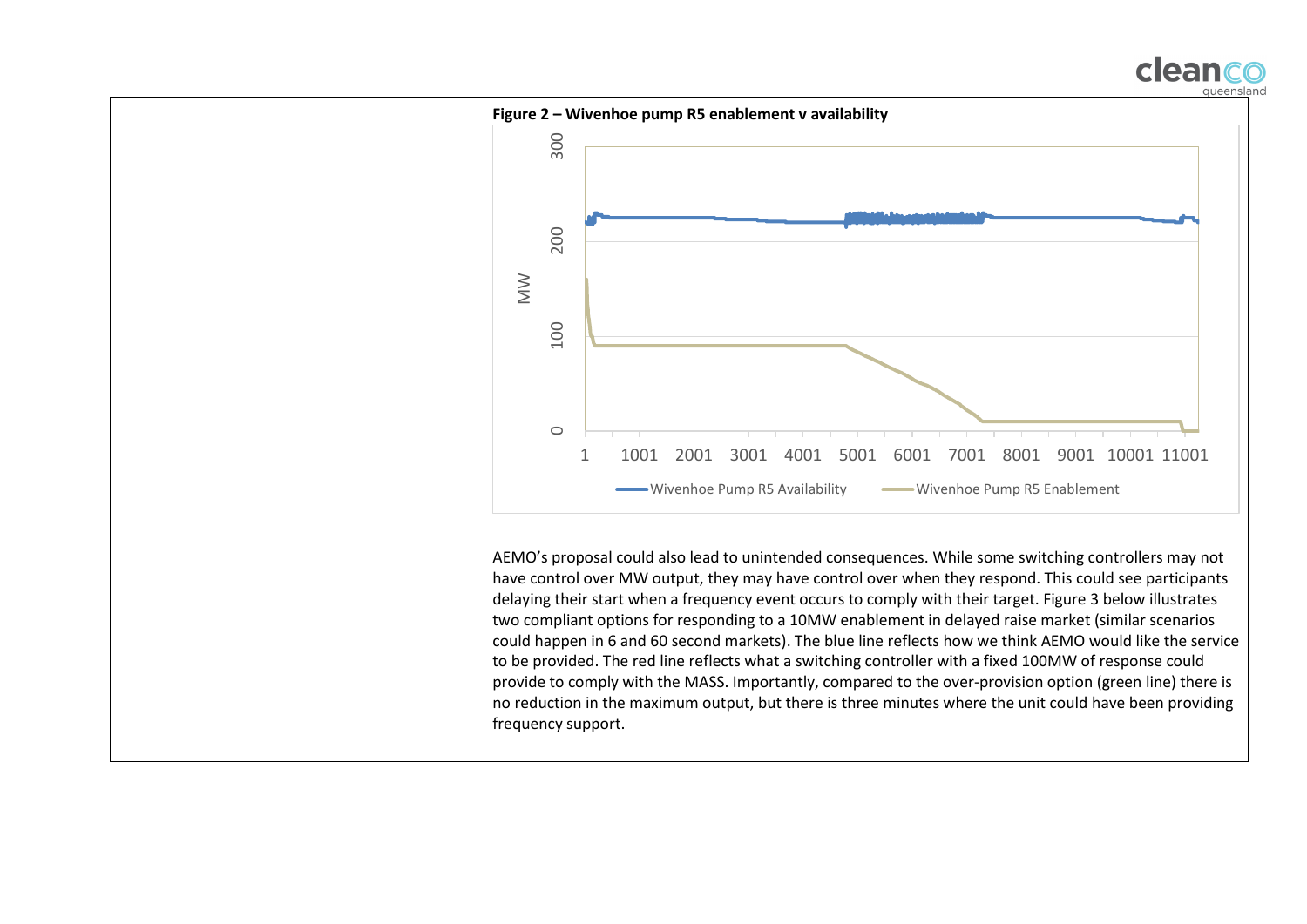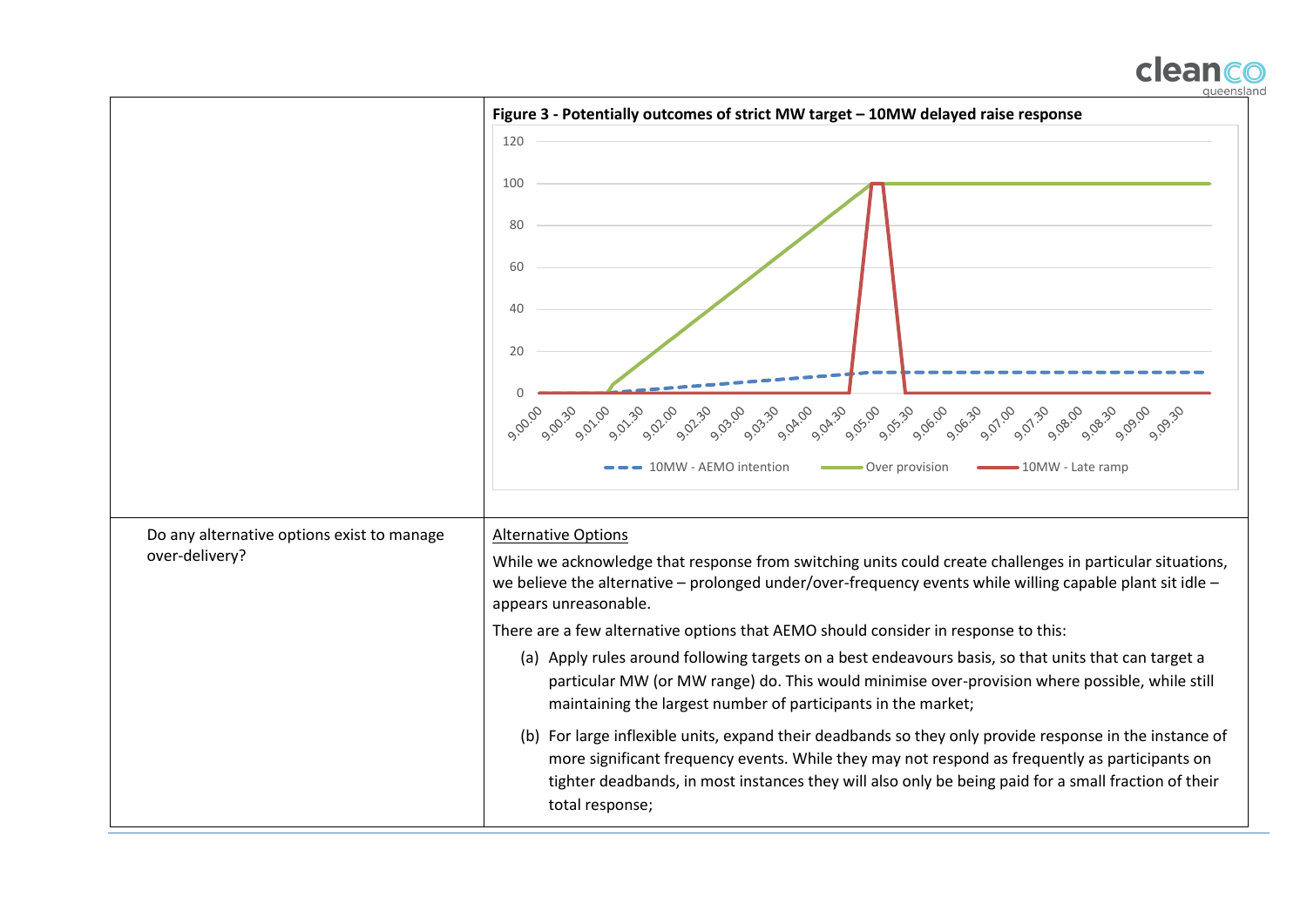

|                                                                                                                                                       | queensla                                                                                                                                                                                                                                                                                                                                                                                                                                                                                                                                                                                                                                         |
|-------------------------------------------------------------------------------------------------------------------------------------------------------|--------------------------------------------------------------------------------------------------------------------------------------------------------------------------------------------------------------------------------------------------------------------------------------------------------------------------------------------------------------------------------------------------------------------------------------------------------------------------------------------------------------------------------------------------------------------------------------------------------------------------------------------------|
|                                                                                                                                                       | Build inflexibility into NEMDE either through -<br>(c)                                                                                                                                                                                                                                                                                                                                                                                                                                                                                                                                                                                           |
|                                                                                                                                                       | optimising to enable switching providers up to their full output. Inflexible providers could<br>а.<br>nominate full/minimum response to AEMO. AEMO can, based on least cost, optimise for<br>providers while only enabling full output from switching providers.                                                                                                                                                                                                                                                                                                                                                                                 |
|                                                                                                                                                       | optimising dispatch based on the existing equation, but then have a secondary loop which<br>b.<br>limits enablement of switching controller based on max output.                                                                                                                                                                                                                                                                                                                                                                                                                                                                                 |
|                                                                                                                                                       | optimising across raise and lower services. As prices for lower services are consistently<br>$c_{\cdot}$<br>lower than raise services, AEMO could optimise to enable more lower services in instances<br>where there is a significant proportion of switching providers enabled for raise services.                                                                                                                                                                                                                                                                                                                                              |
|                                                                                                                                                       | Importantly, these options would maximise the competition in FCAS markets and provide AEMO<br>with more options to identify the lowest cost mix of services for customers.                                                                                                                                                                                                                                                                                                                                                                                                                                                                       |
|                                                                                                                                                       | (d) Provide more guidance on AEMO's expectations for when FCAS response should finish. This could<br>include clarifying when generators are to stop providing services and options for the orderly<br>reintegration of demand side participants into the market. As a further step, AEMO could consider<br>removing incentives that encourage the provision of frequency support after frequency has<br>recovered. To clarify AEMO's expectations, the specification for Fast Raise Service could be<br>amended to:                                                                                                                              |
|                                                                                                                                                       | (a) twice the Time Average of the Raise Response starting at the Contingency Event Time and                                                                                                                                                                                                                                                                                                                                                                                                                                                                                                                                                      |
|                                                                                                                                                       | ending 6 s from the Frequency Disturbance Time, excluding any Inertial Response; and                                                                                                                                                                                                                                                                                                                                                                                                                                                                                                                                                             |
|                                                                                                                                                       | (b) twice the Time Average of the Raise Response between 6 s and 60 s (or until frequency returns to the NOFB, whichever<br>is sooner) from the Frequency Disturbance Time, excluding any Inertial Response,                                                                                                                                                                                                                                                                                                                                                                                                                                     |
|                                                                                                                                                       | This could potentially be expanded to remove entitlement to revenue from energy after the<br>frequency has recovered.                                                                                                                                                                                                                                                                                                                                                                                                                                                                                                                            |
| 3(b) Please provide feedback on the proposed<br>revised trigger ranges for switching<br>controllers set out in Table 1 and Table 2<br>of section 3.3. | Decreasing the deadbands for switching controllers appears at odds with the problem AEMO is trying to<br>solve in 3(a) above. Decreasing deadbands will see switching controllers react to frequency issues more<br>often and potentially increases the likelihood over overshoot. Notwithstanding this, CleanCo recognises the<br>significant improvement in frequency performance since primary frequency response has been<br>implemented across the NEM, a tightening of deadbands could likely be achieved with limited impact to<br>most switching controllers. Any impacts that do occur could be dealt with through higher offer prices. |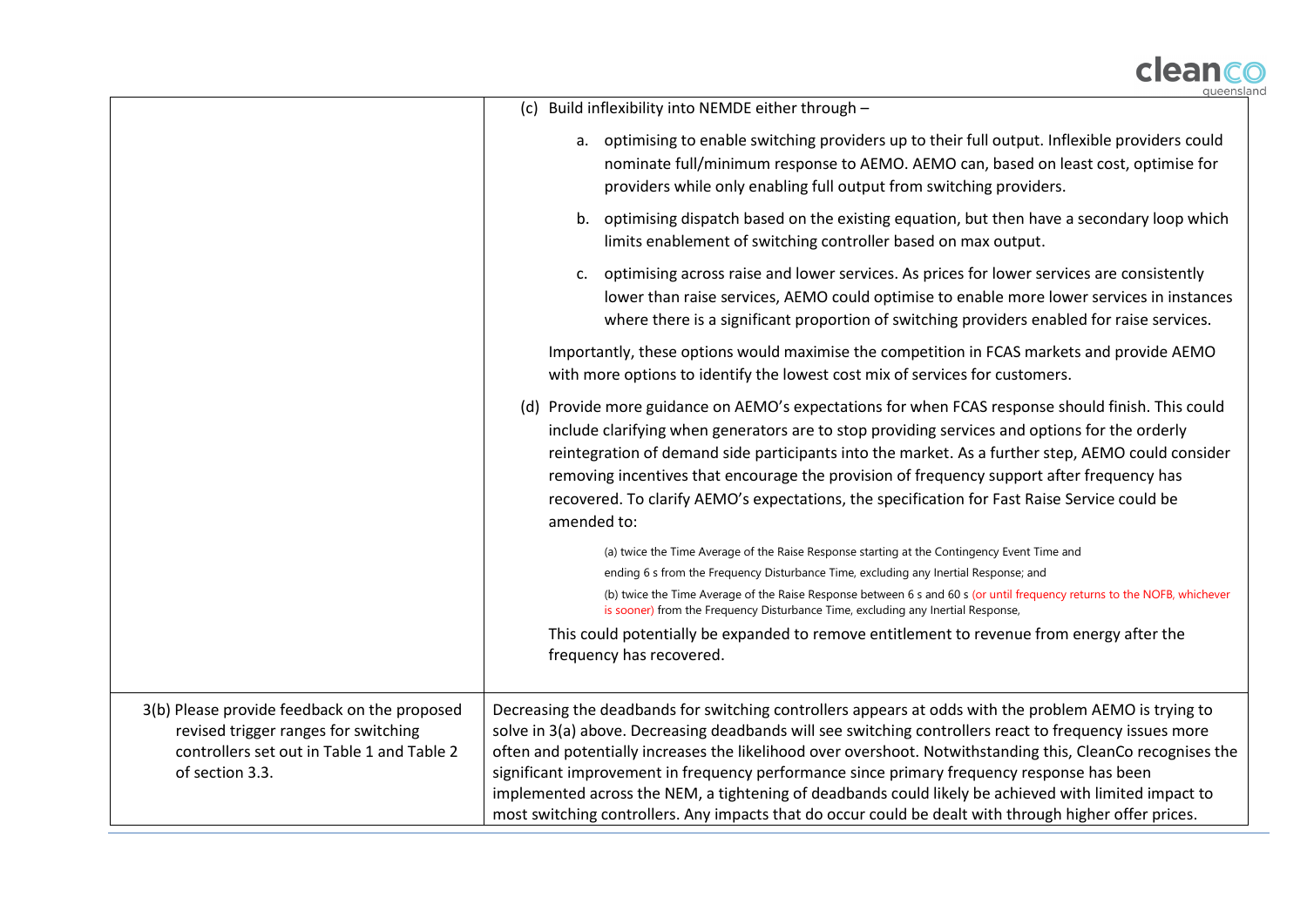

| 3(c) Please provide feedback on the proposal in<br>section 3.3 to require proportional<br>controllers to set deadbands no wider than<br>$±0.1$ Hz.                                                                                                                                                                                                                                                                                                                                                                          | Similar to above, tightening deadbands for proportional controllers could probably be achieved with<br>minimal impact, particularly given the recent improvement frequency performance.                                                                                                                                                                                                                                                                                                                                                                                                                                                                                                                                                                                                                                                                                             |
|-----------------------------------------------------------------------------------------------------------------------------------------------------------------------------------------------------------------------------------------------------------------------------------------------------------------------------------------------------------------------------------------------------------------------------------------------------------------------------------------------------------------------------|-------------------------------------------------------------------------------------------------------------------------------------------------------------------------------------------------------------------------------------------------------------------------------------------------------------------------------------------------------------------------------------------------------------------------------------------------------------------------------------------------------------------------------------------------------------------------------------------------------------------------------------------------------------------------------------------------------------------------------------------------------------------------------------------------------------------------------------------------------------------------------------|
| <b>Regulation FCAS requirements:</b><br>a. Are the requirements and<br>proposed settings listed in section<br>3.5 adequate and achievable? In<br>particular, can PFR (separate to<br>other plant targets) be determined<br>readily and communicated to<br>AEMO?<br>Would a 1-year phase-in period for<br>b.<br>existing Regulation FCAS providers<br>be satisfactory?<br>Do Consulted Persons believe that<br>c.<br>a 2-year Regulation FCAS testing<br>cycle strike the right balance of<br>stringency and reasonableness? | Telemetered data rate<br>Appropriate and achievable<br><b>AGC Controllable</b><br>Appropriate and achievable<br>Minimum bid size<br>Appropriate and achievable<br>Maximum control response delay<br>We recognise AEMO needs to be cautious in setting limits that could significantly reduce competition but,<br>on face value, a control response delay of 150 seconds may be too generous. Regulation FCAS is designed<br>help manage small deviations in the demand/generation balance within the five-minute dispatch interval.<br>Allowing a 150 second control response delay could essentially render regulation FCAS meaningless for the<br>first half of each dispatch interval.<br>We are also a little concerned that a longer control response delay is contributing to AEMO's position on<br>the minimum ramp rates issue below, which CleanCo has reservations about. |
|                                                                                                                                                                                                                                                                                                                                                                                                                                                                                                                             | If AEMO is concerned that setting a control response delay lower than 150 seconds would preclude too<br>many providers, it could consider offering a premium for those with a lower control response delay. This<br>would incentivise providers to improve their control response delay over time and reward those generators<br>that are more likely to provide services up to their enablement level within a dispatch interval.                                                                                                                                                                                                                                                                                                                                                                                                                                                  |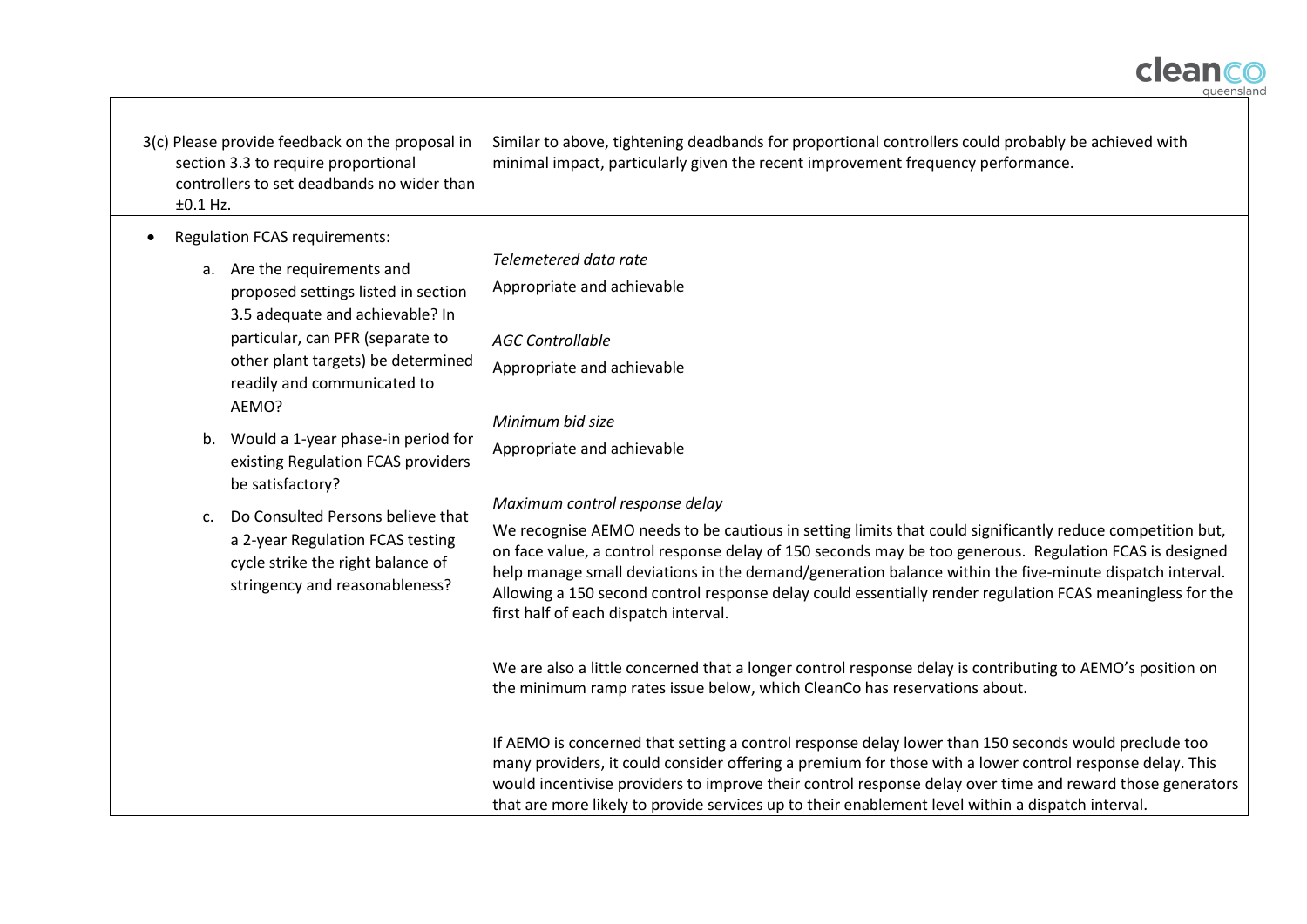

#### *Minimum ramp rate*

CleanCo recognises AEMO's preference for providers to be able to achieve their full enablement even if a frequency event occurs later in a dispatch interval. However, we have reservations AEMO's proposal, particularly the requirement to be able to meet the regulation FCAS enablement within three minutes. The proposal will complicate the bidding/dispatch process and increase the opportunity cost of supplying of regulation FCAS. All other things being equal, consumers would be worse off under the proposed model than under the existing model.

Figure 4 provides an example of this issue. The opportunity cost of a generator providing regulation FCAS is that it will not be dispatched for additional energy.

- Under the existing framework, there is a one for one relationship and the trade-off is relatively simple; a plant with a 20MW per minute ramp rate, can offer 100MW of regulation FCAS and additional 100MW of energy. AEMO can then optimise between FCAS and energy based on whatever outcome is best for consumers.
- Under the proposed framework, the plant would only be able to offer 60MW of regulation FCAS. The opportunity cost of being enabled for this 60MW is that it will still forgo a potential 100MW of additional energy. To stay whole, the generator would have to increase its regulation FCAS price by 66%. The total cost to consumers would remain about the same but they would receive less total response for the cost, particularly where frequency events occur earlier in the dispatch interval.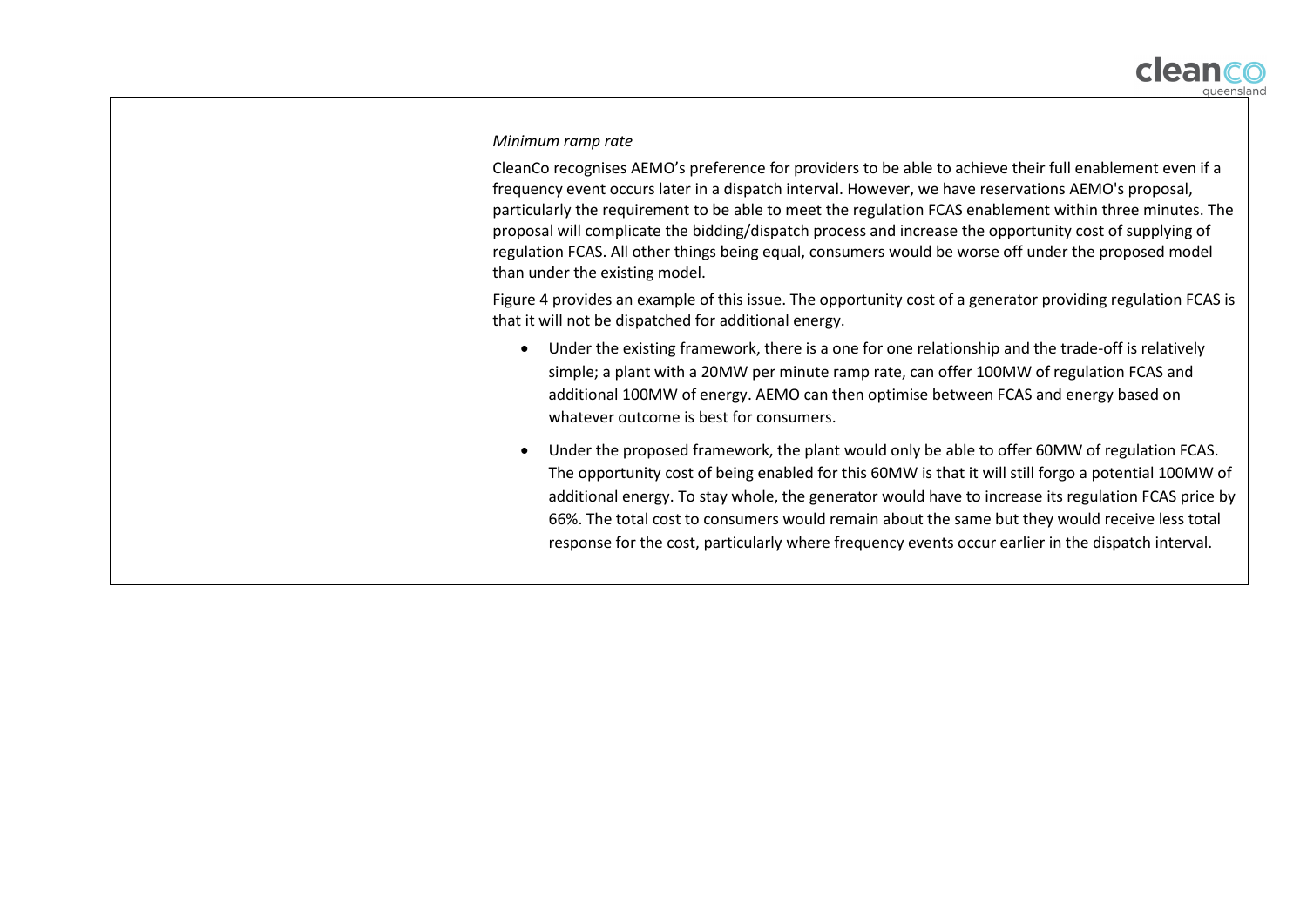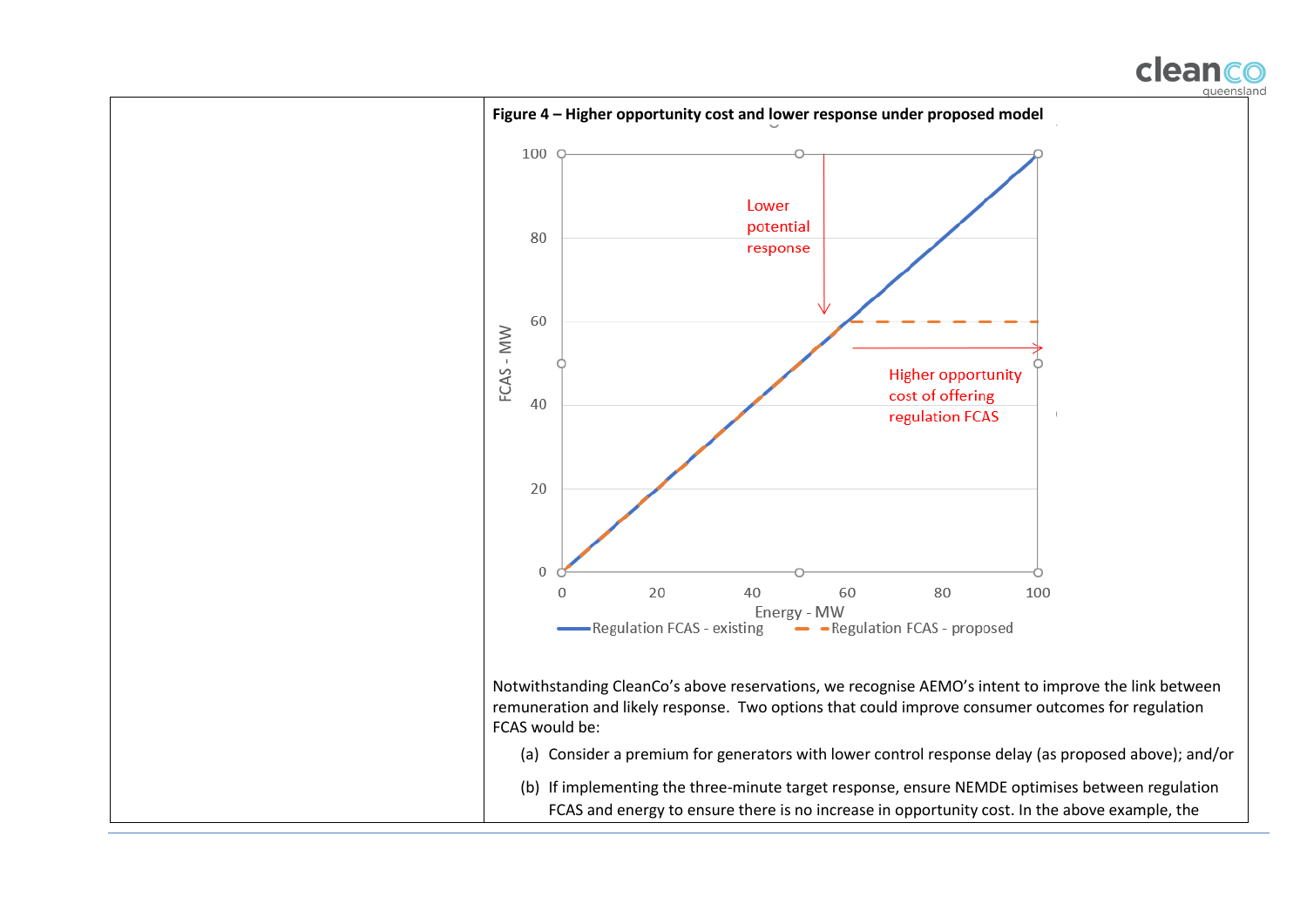

|                                                                                                                                                                                                                                                                                                                                      | queensia                                                                                                                                                                                                                                                                                                                                                                                                                                                                                                                                  |
|--------------------------------------------------------------------------------------------------------------------------------------------------------------------------------------------------------------------------------------------------------------------------------------------------------------------------------------|-------------------------------------------------------------------------------------------------------------------------------------------------------------------------------------------------------------------------------------------------------------------------------------------------------------------------------------------------------------------------------------------------------------------------------------------------------------------------------------------------------------------------------------------|
|                                                                                                                                                                                                                                                                                                                                      | generator could then be enabled for 60MW of regulation FCAS and up to 40MW of additional<br>energy).                                                                                                                                                                                                                                                                                                                                                                                                                                      |
|                                                                                                                                                                                                                                                                                                                                      | Real time SCADA requirements                                                                                                                                                                                                                                                                                                                                                                                                                                                                                                              |
|                                                                                                                                                                                                                                                                                                                                      | Other than ramp rate (as discussed above) these the SCADA requirements appear broadly appropriate.<br>CleanCo is able to determine PFR and communicate it to AEMO separately. We understand AEMO already<br>has real time access to most of the data points requested, although some additional internal testing/review<br>may be necessary to ensure this is fit for purpose.                                                                                                                                                            |
|                                                                                                                                                                                                                                                                                                                                      | 1-year phase in                                                                                                                                                                                                                                                                                                                                                                                                                                                                                                                           |
|                                                                                                                                                                                                                                                                                                                                      | A 1-year phase in is possible but may be challenging. Changing SCADA communications to AEMO will<br>require coordination between the generator, TNSP and AEMO, and will need to be undertaken during an<br>outage. Given the 100+ units registered for regulation FCAS, it may be challenging to get this completed<br>within a year.                                                                                                                                                                                                     |
|                                                                                                                                                                                                                                                                                                                                      | CleanCo considers an automated monitoring framework would be more appropriate and valuable than<br>periodic physical testing. An automated testing framework is better because it (a) avoids costly manual<br>testing processes (b) identifies issues in real time, including hardware or software failure that may<br>otherwise go unnoticed until the next physical test. Automated monitoring would also allow AEMO to focus<br>its efforts on the plant with worst performance while minimising the burden on well-performing plants. |
| Clarification of requirements for Delayed<br>FCAS - please consider the implications<br>from your perspective of clarifying that<br>Delayed FCAS controls may be of a<br>switched type only (rather than also<br>proportional), and, whether other factors<br>in addition to those outlined in section 3.6<br>need to be considered. | This may be appropriate given the capability of switching controllers to return frequency back to 50Hz, but<br>CleanCo has not investigated this closely.                                                                                                                                                                                                                                                                                                                                                                                 |